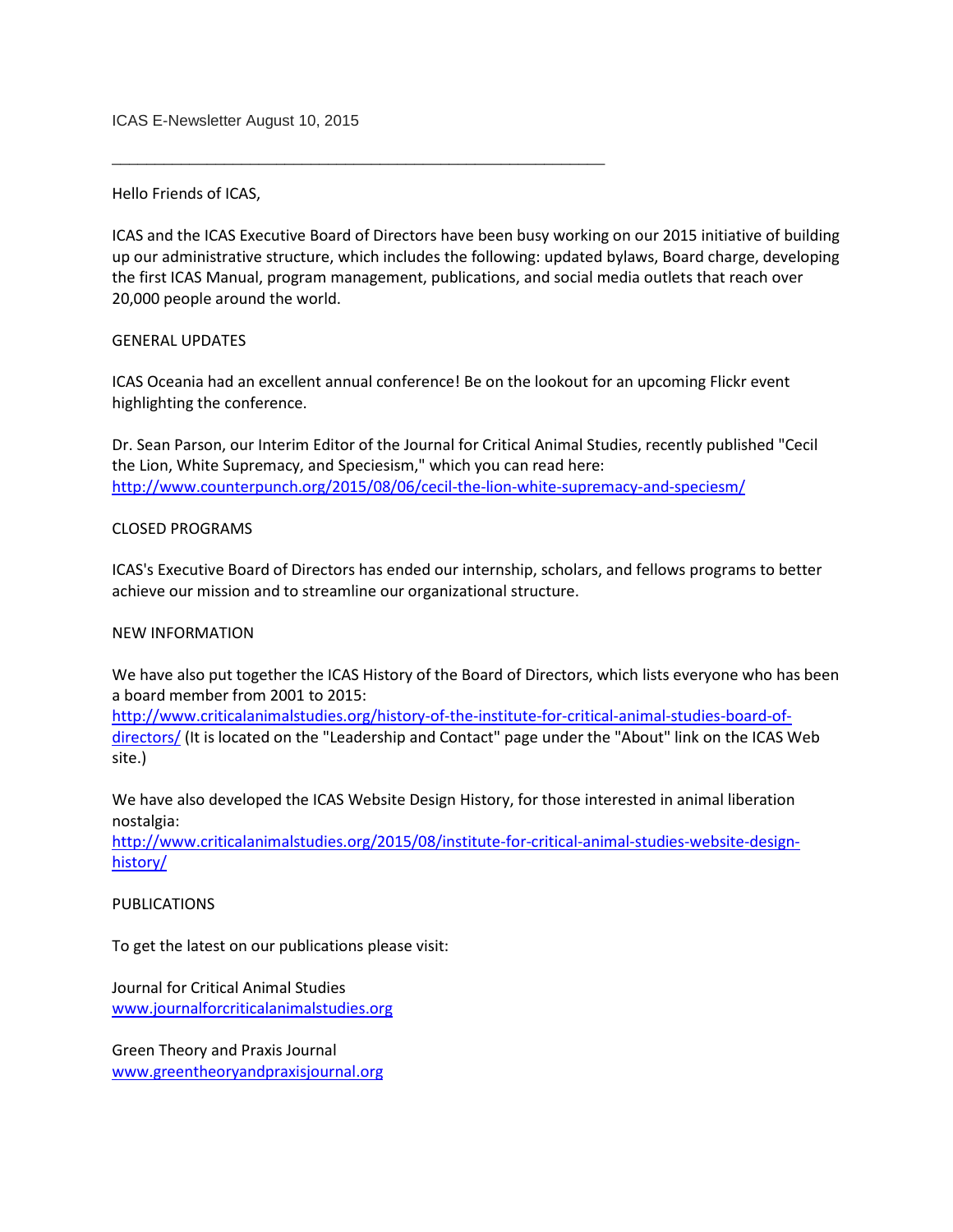Peace Studies Journal (a co-sponsored journal) [www.peacestudiesjournal.org](http://www.peacestudiesjournal.org/)

Arissa Media Group [www.arissamediagroup.org](http://www.arissamediagroup.org/)

Brill Critical Animal Studies Book Series <http://www.criticalanimalstudies.org/critical-animal-studies-book-series/>

Lexington Critical Animal Studies and Theory Book Series <http://www.criticalanimalstudies.org/lexington-cas-book-series/>

All of our publications are open and dedicated to radical scholar-activists who support the Ten Principles of CAS and the ICAS mission, which includes support and promotion of the Animal Liberation Front and Earth Liberation front.

## JOURNAL FOR CRITICAL ANIMAL STUDIES UPDATES

First and foremost, the next issue of JCAS (Volume 13, Issue 1) will be published in mid-September 2015. It will be dedicated to Norm Phelps, a passionate animal advocate, scholar, and ICAS supporter who passed away in late December 2014.

To those that have submitted to the Journal for Critical Animal Studies, the Interim Editors, Dr. Sean Parson and Dr. Kim Socha, apologize for any concerns, frustration, or confusion critical animal studies scholars have experienced with the journal of late. To be frank, as the editorship shifted, communications about previous submissions have been quite sparse, but over the past three months we have been making attempts to retrieve documents and e-mails from the previous editors. Be assured that numerous requests have been sent to Sean and Kim's predecessors seeking access to your submissions. In the spirit of collegiality and professionalism, we hope to hear from JCAS's previous editors soon.

For further information, please contact the Interim Editors at [journalforcas@gmail.com.](mailto:journalforcas@gmail.com) They will do their best to assist you under these less-than-tenable circumstances.

### PERSONNEL CHANGES

ICAS thanks Stephanie Eccles for her two annual terms as the Executive Director of Students for Critical Animal Studies. We support her as she transitions into her new role: Outreach Coordinator of Students for Critical Animal Studies.

In kind, we warmly welcome Lauren O'Laughlin as the new Executive Director of Students for Critical Animal Studies.

# CONTACTING ICAS

We love hearing from you! However, as a fully-volunteer organization on a shoestring budget, we may miss a message or two coming in through our email account [\(icas@criticalanimalstudies.org\)](mailto:icas@criticalanimalstudies.org) and social networking platforms Facebook and Twitter. Further, since 2013 ICAS has not had an individual